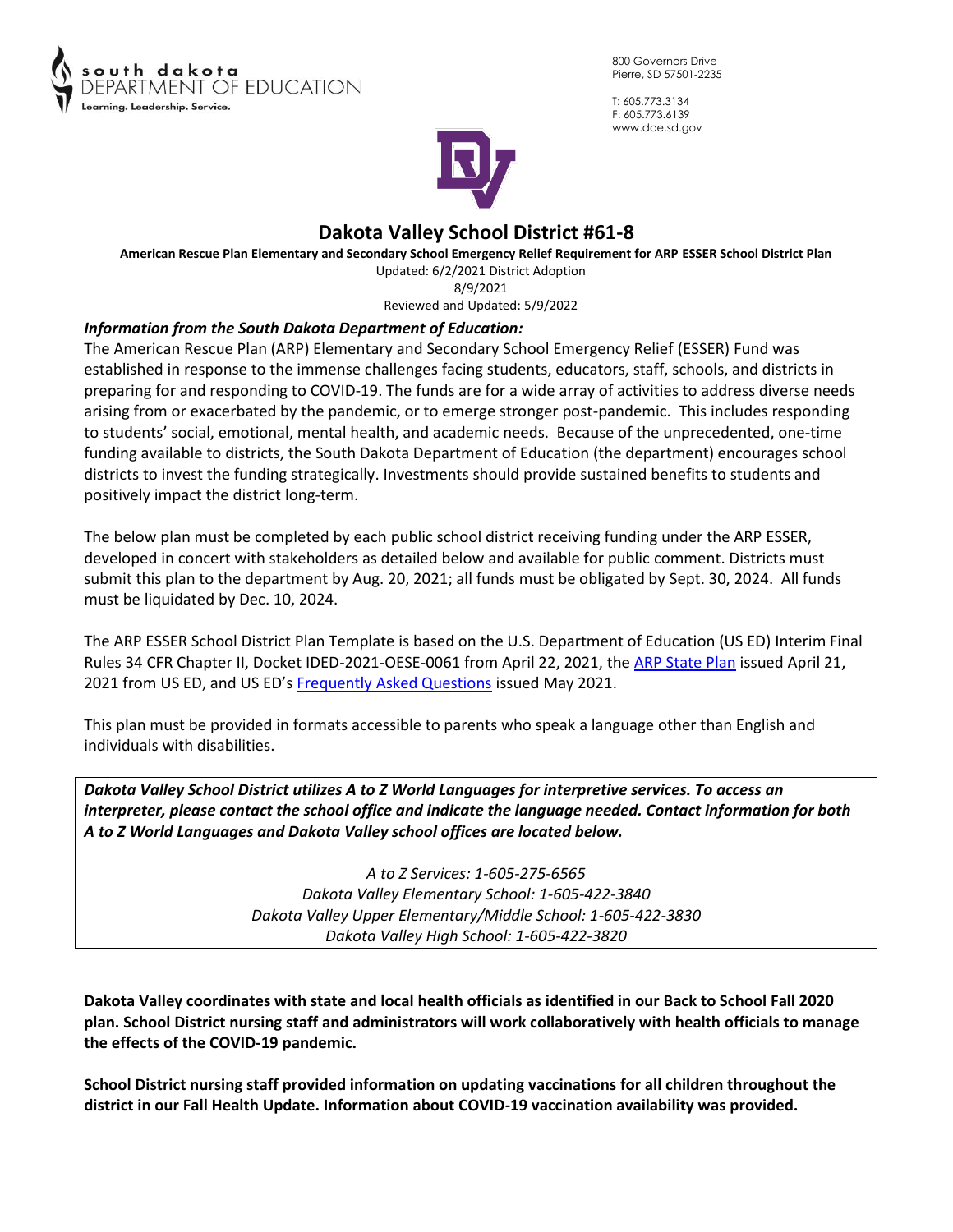| <b>School District:</b>                    | <b>Total ARP ESSER Funding Available:</b>      |
|--------------------------------------------|------------------------------------------------|
| Dakota Valley School District #61-8        | \$322,578.00                                   |
| Date of School Board Plan Approval:        | <b>Budgeted to Date:</b>                       |
| August 9, 2021                             | \$322,578.00                                   |
| <b>ARP ESSER School District Plan URL:</b> | <b>Amount Set Aside for Lost Instructional</b> |
| https://tinyurl.com/njh5b5y6               | Time: \$254,100.00 (79% of allocation)         |
|                                            |                                                |

## **Prevention and Mitigation Strategies**

1. Describe how the funds will be used to implement prevention and mitigation strategies that are, to the greatest extent practicable, consistent with the most recent Centers for Disease Control and Prevention (CDC) guidance on reopening schools. Please insert NA if a category is not applicable to your plan.

| <b>Narrative</b>                                          | Approximate<br><b>Budget</b> |
|-----------------------------------------------------------|------------------------------|
| <b>Overview</b>                                           |                              |
|                                                           |                              |
| N/A                                                       |                              |
| <b>Equipment and/or Supplies</b>                          |                              |
| N/A                                                       |                              |
|                                                           |                              |
| <b>Additional FTE</b>                                     |                              |
|                                                           |                              |
| N/A                                                       |                              |
| <b>Other Priorities Not Outlined Above</b>                |                              |
| N/A                                                       |                              |
|                                                           |                              |
| <b>Total Approximate Budget for Mitigation Strategies</b> |                              |

## **Academic Impact of Lost Instructional Time**

2. Describe how the school district will use the funds it reserves (i.e., at least 20 percent of funding) under [section 2001\(e\)\(1\)](https://www.congress.gov/bill/117th-congress/house-bill/1319/text#H02072C413F7244519FA5BB241E54A282) of the ARP Act to address the academic impact of lost instructional time through the implementation of evidence-based interventions (please see *[U.S. Department of Education's FAQ](https://oese.ed.gov/files/2021/05/ESSER.GEER_.FAQs_5.26.21_745AM_FINALb0cd6833f6f46e03ba2d97d30aff953260028045f9ef3b18ea602db4b32b1d99.pdf) A-10* and C-2; districts may also consult the department's Evidence Based Practices Template found under Documents/Resource[s here\)](https://doe.sd.gov/title/schoolimprovement.aspx). This can include summer learning, extended school day, comprehensive afterschool programs, or extended school year. Please insert NA if a category is not applicable to your plan.

| <b>Narrative</b>                                                                    | Approximate<br><b>Budget</b> |
|-------------------------------------------------------------------------------------|------------------------------|
| <b>Overview</b>                                                                     |                              |
| Dakota Valley School District is committed to addressing the academic impact of     |                              |
| lost instructional time through the implementation of interventions. Funding will   |                              |
| be utilized to provide a variety of supports including additional personnel, access |                              |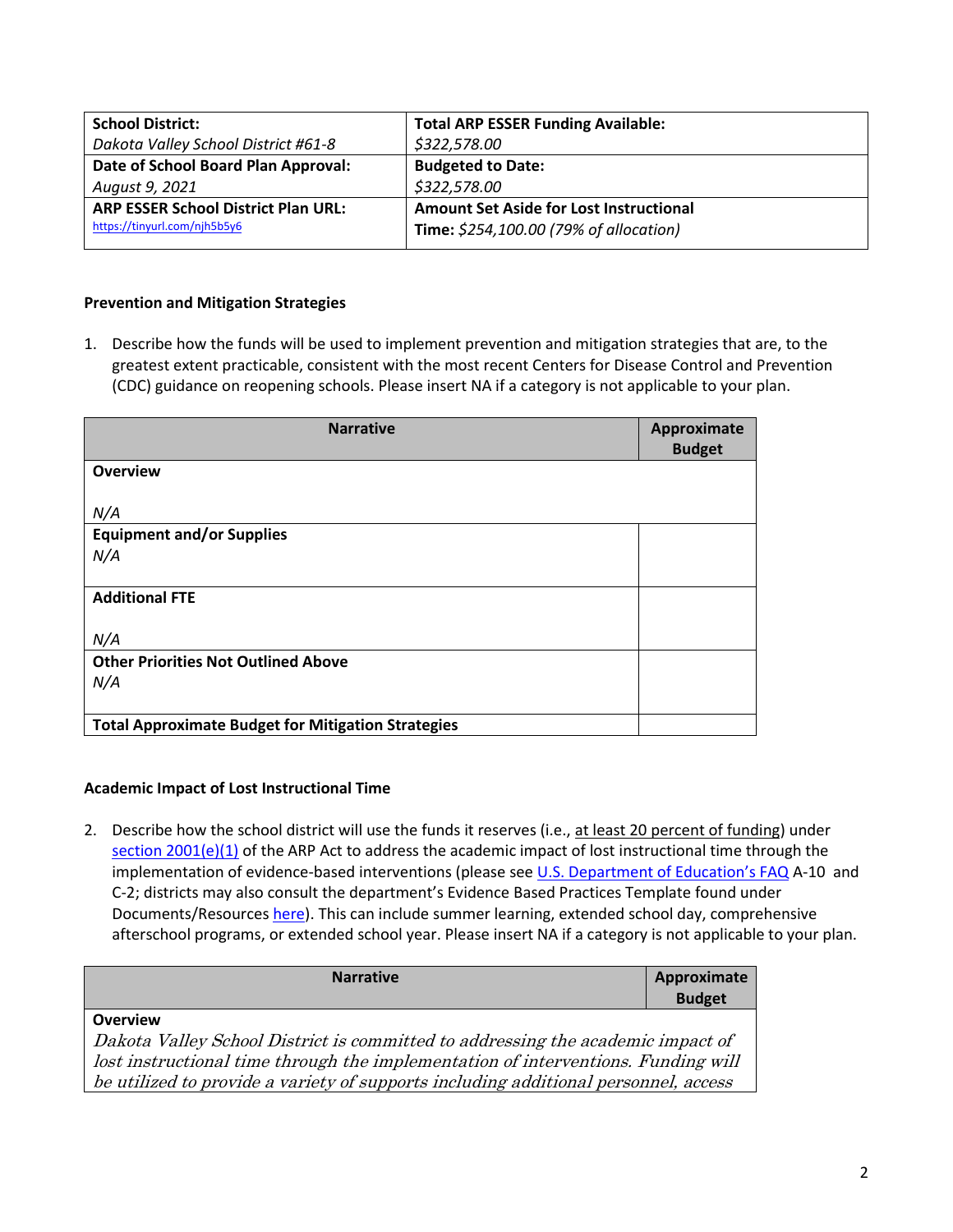| to online software, and increased opportunities for extended learning, specifically<br>at the early grades. |              |
|-------------------------------------------------------------------------------------------------------------|--------------|
| Specific Evidence-Based Interventions (eg., curriculum, assessments)                                        | \$8,420.00   |
| Waterford Software for Intervention Usage in Grades JK-2:                                                   |              |
| \$7,020.00                                                                                                  |              |
| Reading Recovery – Professional Training for Teachers · \$1,400.00                                          |              |
| Opportunities for Extended Learning (eg., summer school, afterschool)                                       |              |
| N/A                                                                                                         |              |
| <b>Equipment and/or Supplies</b>                                                                            |              |
| N/A                                                                                                         |              |
|                                                                                                             |              |
| <b>Additional FTE</b>                                                                                       | \$245,680.00 |
| Grade 1 Class Reduction Classroom Teacher - 1.0 FTE: \$57,217.00                                            |              |
| Academic Intervention Teachers - 2.72 FTE Salary + Benefits                                                 |              |
| \$188,463.00                                                                                                |              |
|                                                                                                             |              |
|                                                                                                             |              |
| <b>Other Priorities Not Outlined Above</b>                                                                  |              |
|                                                                                                             |              |
| N/A                                                                                                         |              |
| Total Approximate Budget for Academic Impact of Lost Instructional Time                                     | \$254,100.00 |
| This accounts for 78% of the total ARP budget. This exceeds the minimum                                     |              |
| requirements by 58% or \$188,470.33                                                                         |              |

## **Investments Aligned with Student Needs**

3. Describe how the school district will ensure that the interventions it implements described in question 2 above will respond to the academic, social, emotional, and mental health needs of all students, and particularly those students disproportionately impacted by the COVID-19 pandemic. This should include specific language around each of the below groups. Discuss each category by elementary, middle, and high school, if appropriate.\*

| <b>Population</b>   | <b>Academic</b>                                                                                                                                                                                                                                                                                                                                                                                                                                                                                | <b>Social, Emotional, and Mental</b>                                                                                                                                                                                                                                                                                                                                                                                                                                                                     |
|---------------------|------------------------------------------------------------------------------------------------------------------------------------------------------------------------------------------------------------------------------------------------------------------------------------------------------------------------------------------------------------------------------------------------------------------------------------------------------------------------------------------------|----------------------------------------------------------------------------------------------------------------------------------------------------------------------------------------------------------------------------------------------------------------------------------------------------------------------------------------------------------------------------------------------------------------------------------------------------------------------------------------------------------|
|                     |                                                                                                                                                                                                                                                                                                                                                                                                                                                                                                | <b>Health</b>                                                                                                                                                                                                                                                                                                                                                                                                                                                                                            |
| <b>All students</b> | Dakota Valley is focusing 100% of its ARP funds<br>to fully support student needs, academically,<br>socially, and emotionally. This plan focuses on<br>foundational academic skills at the elementary<br>levels, where it is critical to ensure that<br>students have solid reading skills for future<br>learning. Through the researched and effective<br>Response to Intervention model, use of<br>Reading Recovery, and other intervention<br>methods, we are able to intervene at an early | The addition of a school counselor, at<br>Grades 4-12, will provide additional support<br>for all students to engage with each other,<br>school, and planning for their futures. The<br>additional FTE will provide support as<br>students return to what is normal is their<br>lives and adjust to the full demands of<br>school and home. <b>ASCA</b> identifies<br>appropriate school counselor roles and<br>ratios, and with this additional FTE, we are<br>aligned to the recommendations in a more |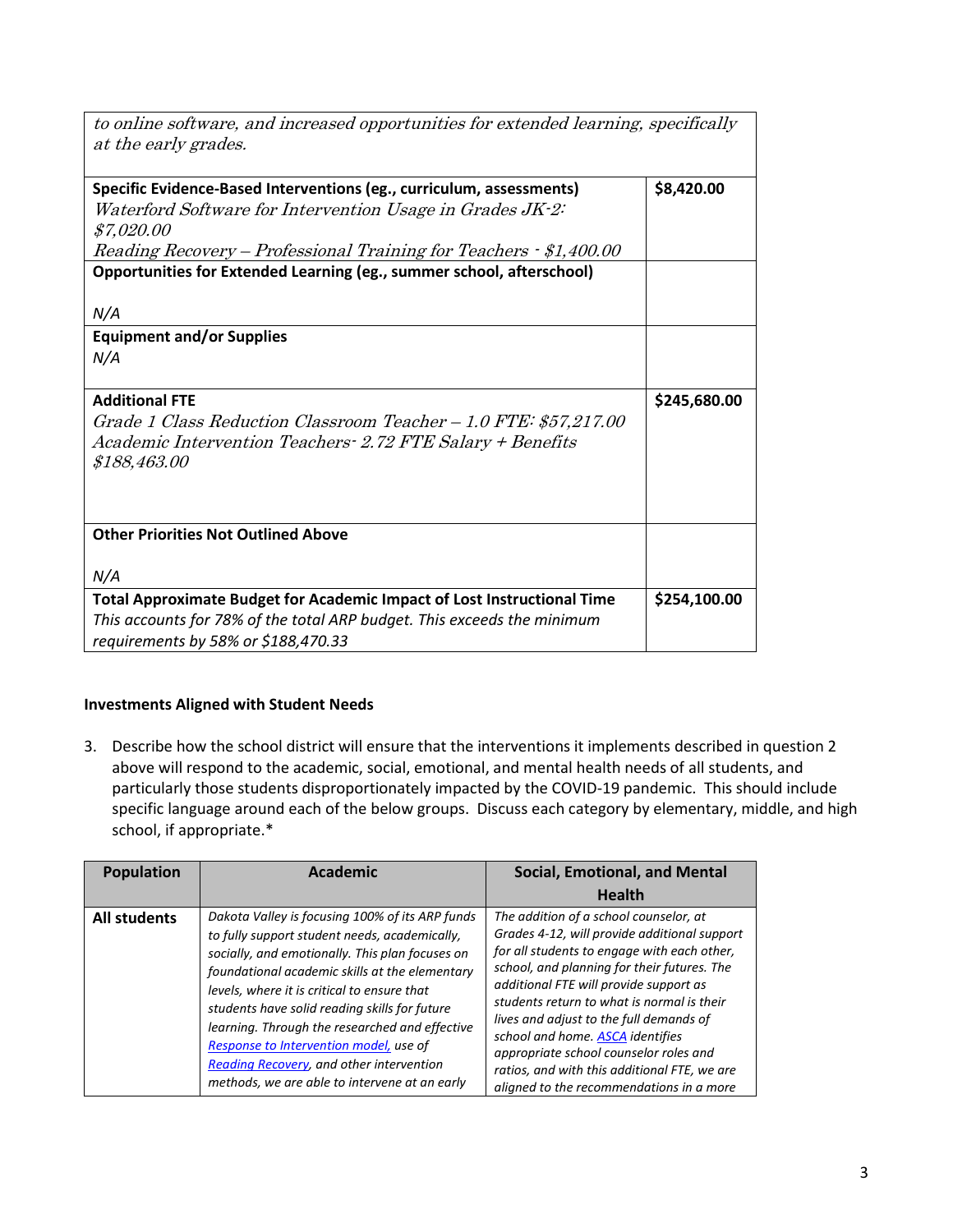|                    | age to close the learning gap experienced by<br>our learners.                                   | appropriate manner to best support our<br>students.                                                                                                                               |
|--------------------|-------------------------------------------------------------------------------------------------|-----------------------------------------------------------------------------------------------------------------------------------------------------------------------------------|
|                    |                                                                                                 | The District's ESSER II funds will additionally<br>support a 1.0 FTE Sanford Center Mental<br>Outreach Specialist on site to provide family<br>and student support and resources. |
| <b>Students</b>    | Students from low-income homes will be                                                          | The School Counselor provided by the ARP                                                                                                                                          |
| from low           | provided academic interventions through the                                                     | funds works closely with the building                                                                                                                                             |
|                    | Reading Interventionists, Waterford                                                             | administrators, other members of the                                                                                                                                              |
| income             | programming, and additional supports                                                            | counseling and special services teams, and                                                                                                                                        |
| families           | provided by Reading Recovery. Students are                                                      | staff members to ensure that students from                                                                                                                                        |
|                    | recommended for these interventions by                                                          | low-income families receive services to                                                                                                                                           |
|                    | formative assessments conducted at school in                                                    | support their specific needs.                                                                                                                                                     |
|                    | combination with teacher recommendations                                                        |                                                                                                                                                                                   |
|                    | based on anecdotal records and observations.                                                    | The addition of the counselor provides                                                                                                                                            |
|                    | Teachers' professional judgments are highly                                                     | flexibility in programming, thus allowing                                                                                                                                         |
|                    | regarded in this process to ensure students                                                     | other school counselors to provide proactive                                                                                                                                      |
|                    | most in need are served.                                                                        | lessons, support groups, and 1:1 sessions as                                                                                                                                      |
|                    |                                                                                                 | appropriate.                                                                                                                                                                      |
|                    |                                                                                                 | Attendance at area Child Protective Team                                                                                                                                          |
|                    |                                                                                                 | meetings to collaborate with area service                                                                                                                                         |
|                    |                                                                                                 | organizations is now a possibility with                                                                                                                                           |
|                    |                                                                                                 | additional staffing and hoped to provide                                                                                                                                          |
|                    |                                                                                                 | benefit to our students and families.                                                                                                                                             |
| <b>Students of</b> | Students of color will be provided academic                                                     | The School Counselor provided by the ARP                                                                                                                                          |
|                    | interventions through the Reading                                                               | funds works closely with the building                                                                                                                                             |
| color              | Interventionists, Waterford programming, and                                                    | administrators, other members of the                                                                                                                                              |
|                    | additional supports provided by Reading                                                         | counseling and special services teams, and                                                                                                                                        |
|                    | Recovery. Students are recommended for these                                                    | staff members to ensure that students of                                                                                                                                          |
|                    | interventions by formative assessments                                                          | color receive services to support their                                                                                                                                           |
|                    | conducted at school in combination with                                                         | specific needs.                                                                                                                                                                   |
|                    | teacher recommendations based on anecdotal                                                      |                                                                                                                                                                                   |
|                    | records and observations. Teachers'                                                             | The addition of the counselor provides                                                                                                                                            |
|                    | professional judgments are highly regarded in<br>this process to ensure students most in need   | flexibility in programming, thus allowing<br>other school counselors to provide proactive                                                                                         |
|                    | are served.                                                                                     | lessons, support groups, and 1:1 sessions as                                                                                                                                      |
|                    |                                                                                                 | appropriate.                                                                                                                                                                      |
|                    |                                                                                                 |                                                                                                                                                                                   |
| <b>English</b>     | Dakota Valley has increased its ELL services                                                    | The School Counselor provided by the ARP                                                                                                                                          |
| learners           | through the addition of .5 FTE, funded outside<br>of ARP funds. We recognize the needs that our | funds works closely with the building<br>administrators, other members of the                                                                                                     |
|                    | EL students are experiencing and are                                                            | counseling and special services teams, and                                                                                                                                        |
|                    | committed to providing the instructional and                                                    | staff members to ensure that EL students                                                                                                                                          |
|                    | family services that will support academic                                                      | receive services to support their specific                                                                                                                                        |
|                    | success.                                                                                        | needs. In addition, our Special Services                                                                                                                                          |
|                    |                                                                                                 | Director works very closely with all EL                                                                                                                                           |
|                    |                                                                                                 | families and members of our Mental Health                                                                                                                                         |
|                    |                                                                                                 | team to stay abreast of current families'                                                                                                                                         |
|                    |                                                                                                 | needs.                                                                                                                                                                            |
|                    |                                                                                                 |                                                                                                                                                                                   |
|                    |                                                                                                 | The addition of the counselor provides<br>flexibility in programming, thus allowing                                                                                               |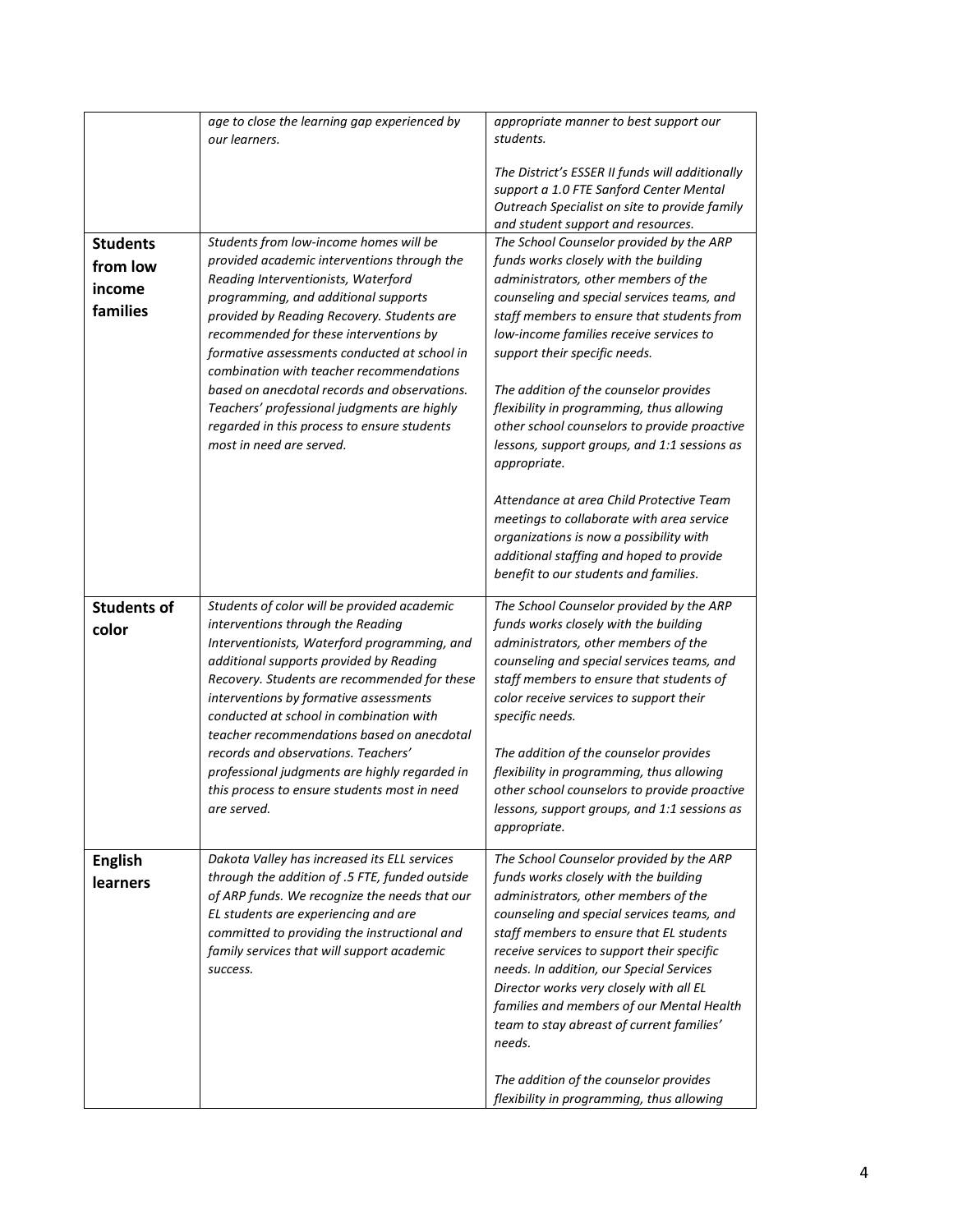|                                      |                                                                                                                                                                                                                                                                                                                                                                                                                                                                                                                                                                                                | other school counselors to provide proactive<br>lessons, support groups, and 1:1 sessions as<br>appropriate.<br>Our Director of Special Services will attend<br>an area Child Protective Team meeting to<br>collaborate and learn of specific resources<br>for our EL students and families.                                                                                                                                                                                                                                                                                                                                                                                                                                                                       |
|--------------------------------------|------------------------------------------------------------------------------------------------------------------------------------------------------------------------------------------------------------------------------------------------------------------------------------------------------------------------------------------------------------------------------------------------------------------------------------------------------------------------------------------------------------------------------------------------------------------------------------------------|--------------------------------------------------------------------------------------------------------------------------------------------------------------------------------------------------------------------------------------------------------------------------------------------------------------------------------------------------------------------------------------------------------------------------------------------------------------------------------------------------------------------------------------------------------------------------------------------------------------------------------------------------------------------------------------------------------------------------------------------------------------------|
| <b>Children with</b><br>disabilities | The academic needs of students with<br>disabilities are met through our intervention<br>services provided, as well as class-size<br>reduction focusing on the development of<br>foundational academic skills. In addition,<br>through DV's ESSER II funding, professional<br>development for data-rich instructional<br>decisions will greatly impact the IEP-writing<br>process, monitoring of goal attainment, and<br>direct instruction for students with disabilities.                                                                                                                     | The addition of a school counselor, at<br>Grades 4-12, will provide additional support<br>for students with disabilities to engage with<br>each other, school, and planning for their<br>futures. The additional FTE will provide<br>support as students return to what is normal<br>is their lives and adjust to the full demands<br>of school and home. <b>ASCA</b> identifies<br>appropriate school counselor roles and<br>ratios, and with this additional FTE, we are<br>aligned to the recommendations in a more<br>appropriate manner to best support our<br>students.<br>The District's ESSER II funds will additionally<br>support a 1.0 FTE Sanford Center Mental<br>Outreach Specialist on site to provide family<br>and student support and resources. |
| <b>Students</b>                      | Dakota Valley recognizes the academic                                                                                                                                                                                                                                                                                                                                                                                                                                                                                                                                                          | The addition of a school counselor, at                                                                                                                                                                                                                                                                                                                                                                                                                                                                                                                                                                                                                                                                                                                             |
| experiencing<br>homelessness         | challenges of students experiencing<br>homelessness. Students experiencing<br>homelessness will be provided academic<br>interventions through the Reading<br>Interventionists, Waterford programming, and<br>additional supports provided by Reading<br>Recovery. Students are recommended for these<br>interventions by formative assessments<br>conducted at school in combination with<br>teacher recommendations based on anecdotal<br>records and observations. Teachers'<br>professional judgments are highly regarded in<br>this process to ensure students most in need<br>are served. | Grades 4-12, will provide additional support<br>for all students to engage with each other,<br>school, and planning for their futures. The<br>additional FTE will provide support as<br>students return to what is normal is their<br>lives and adjust to the full demands of<br>school and home. <b>ASCA</b> identifies<br>appropriate school counselor roles and<br>ratios, and with this additional FTE, we are<br>aligned to the recommendations in a more<br>appropriate manner to best support our<br>students.<br>The District's ESSER II funds will additionally<br>support a 1.0 FTE Sanford Center Mental<br>Outreach Specialist on site to provide family<br>and student support and resources.<br>Our Director of Special Services will attend         |
|                                      |                                                                                                                                                                                                                                                                                                                                                                                                                                                                                                                                                                                                | an area Child Protective Team meeting to<br>collaborate and learn of specific resources<br>for our students and families experiencing<br>homelessness.                                                                                                                                                                                                                                                                                                                                                                                                                                                                                                                                                                                                             |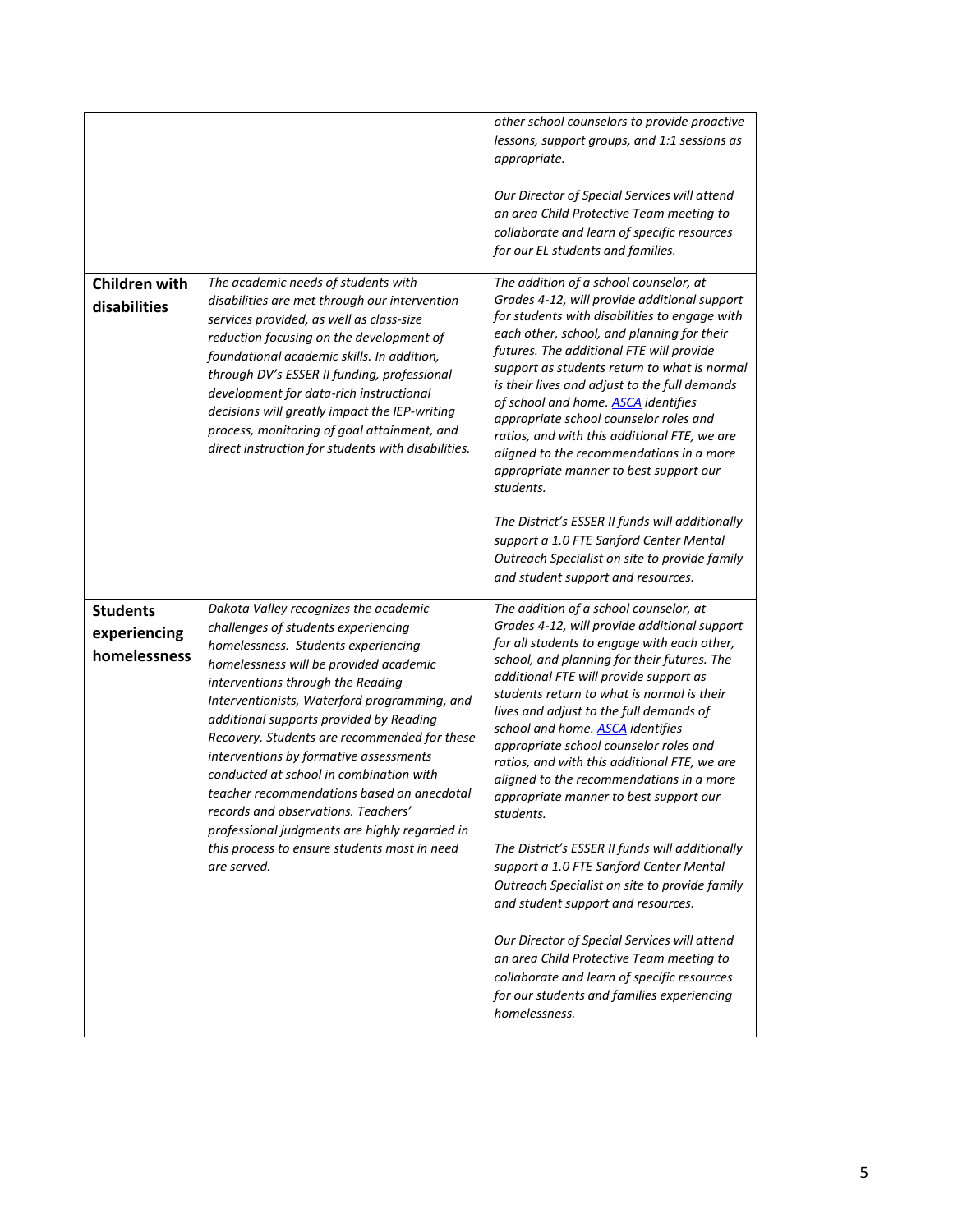| Children in<br>foster care   | Dakota Valley recognizes the academic<br>challenges of students in foster care. Students<br>will be provided academic interventions<br>through the Reading Interventionists,<br>Waterford programming, and additional<br>supports provided by Reading Recovery.<br>Students are recommended for these<br>interventions by formative assessments<br>conducted at school in combination with<br>teacher recommendations based on anecdotal<br>records and observations. Teachers'<br>professional judgments are highly regarded in<br>this process to ensure students most in need<br>are served. | The addition of a school counselor, at<br>Grades 4-12, will provide additional support<br>for students in foster care to engage with<br>each other, school, and planning for their<br>futures. The additional FTE will provide<br>support as students return to what is normal<br>is their lives and adjust to the full demands<br>of school and home. <b>ASCA</b> identifies<br>appropriate school counselor roles and<br>ratios, and with this additional FTE, we are<br>aligned to the recommendations in a more<br>appropriate manner to best support our<br>students.<br>The District's ESSER II funds will additionally<br>support a 1.0 FTE Sanford Center Mental<br>Outreach Specialist on site to provide family<br>and student support and resources.<br>Our Director of Special Services will attend<br>an area Child Protective Team meeting to<br>collaborate and learn of specific resources<br>for our students in foster care and families<br>providing foster care services in our<br>community. |
|------------------------------|-------------------------------------------------------------------------------------------------------------------------------------------------------------------------------------------------------------------------------------------------------------------------------------------------------------------------------------------------------------------------------------------------------------------------------------------------------------------------------------------------------------------------------------------------------------------------------------------------|-------------------------------------------------------------------------------------------------------------------------------------------------------------------------------------------------------------------------------------------------------------------------------------------------------------------------------------------------------------------------------------------------------------------------------------------------------------------------------------------------------------------------------------------------------------------------------------------------------------------------------------------------------------------------------------------------------------------------------------------------------------------------------------------------------------------------------------------------------------------------------------------------------------------------------------------------------------------------------------------------------------------|
| <b>Migratory</b><br>students | Dakota Valley did not have any migratory<br>students during the 20-21 school year.<br>However, should this population be present in<br>the upcoming school years, we will meet their<br>academic needs through a process of<br>identification and appropriate intervention.<br>The intervention focuses on foundational skills<br>to ensure they are at benchmark and confident<br>in their skills.                                                                                                                                                                                             | Dakota Valley did not have any migratory<br>students during the 20-21 school year.<br>However, should this population be present<br>in the upcoming school years, we will meet<br>their social, emotional, and mental health<br>needs through specific support provided<br>through the additional school counselor and<br>Sanford Center Mental Health Outreach<br>specialist, as well as current members of the<br>Counseling and Special Services Support<br>Team.                                                                                                                                                                                                                                                                                                                                                                                                                                                                                                                                              |

*\*If a population is not traditionally and was not present during the 2020-21 school year, the district may include a statement on how it will address the needs of such students should that population be present in the 2021-22, 2022-23 or 2023-24 school years.*

## **Investments in Other Allowed Activities**

4. Describe how the school district will spend its remaining allocation consistent wit[h section 2001\(e\)\(2\)](https://www.congress.gov/bill/117th-congress/house-bill/1319/text#H1C1CA7B872894DE0B325C5BB06991BB8) of the ARP Act (see [here](https://www.congress.gov/bill/117th-congress/house-bill/1319/text#H1C1CA7B872894DE0B325C5BB06991BB8) for remaining allowable uses of funds). Please insert NA if a category is not applicable to your plan.

| <b>Narrative</b>                                                                  | Approximate<br><b>Budget</b> |  |
|-----------------------------------------------------------------------------------|------------------------------|--|
| <b>Overview</b>                                                                   |                              |  |
| Dakota Valley School District acknowledges the social and emotional impact of the |                              |  |
| COVID-19 pandemic on its students. Students experienced a significant             |                              |  |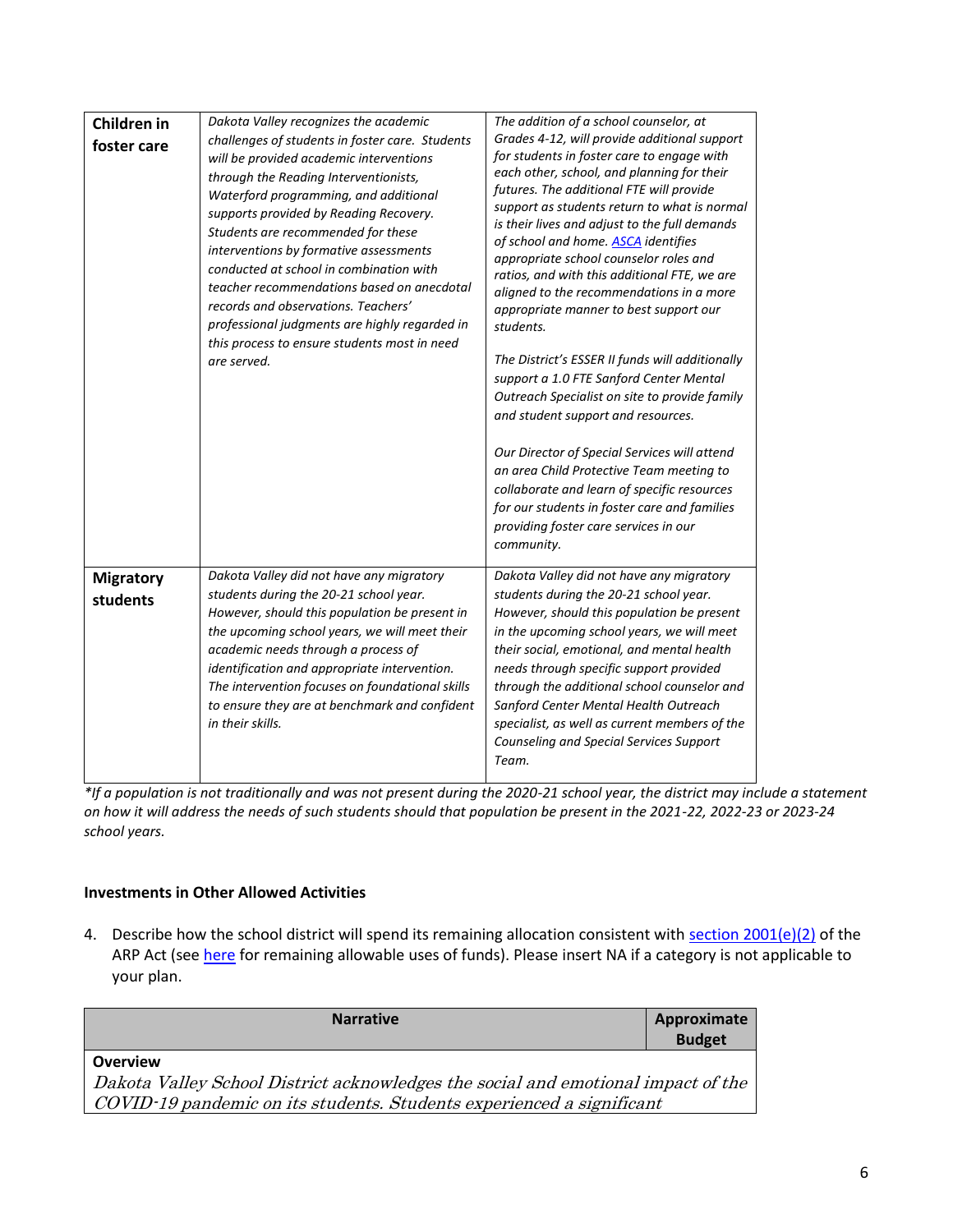| disruption in their lives, and without specific support and intervention, the<br>harmful effects will be felt for longer than necessary. School counselors have<br>shown the ability to help students engage with school, each other, and in planning |             |
|-------------------------------------------------------------------------------------------------------------------------------------------------------------------------------------------------------------------------------------------------------|-------------|
| for their futures. Research supports the value of lowering the student to counselor                                                                                                                                                                   |             |
| ratio in order to meet our students' needs.                                                                                                                                                                                                           |             |
| <b>Academic Supports</b>                                                                                                                                                                                                                              | \$2,714.00  |
| Seesaw Learning Management System Software: \$2,101.00<br>*Software that allows teachers to push out instructional material in a distance learning<br>environment.                                                                                    |             |
| Screencastify Software: \$613.00                                                                                                                                                                                                                      |             |
| *Instructional software for development of instructional videos in a distance learning                                                                                                                                                                |             |
| environment or flipped classroom setting.                                                                                                                                                                                                             |             |
|                                                                                                                                                                                                                                                       |             |
| <b>Educator Professional Development</b>                                                                                                                                                                                                              |             |
| N/A                                                                                                                                                                                                                                                   |             |
|                                                                                                                                                                                                                                                       |             |
|                                                                                                                                                                                                                                                       |             |
| <b>Interventions that Address Student Well-Being</b>                                                                                                                                                                                                  | \$65,764.00 |
| Additional School Counselor, Grades 4-12, 1.0 FTE                                                                                                                                                                                                     |             |
|                                                                                                                                                                                                                                                       |             |
|                                                                                                                                                                                                                                                       |             |
| <b>Strategies to Address Workforce Challenges</b>                                                                                                                                                                                                     |             |
| N/A                                                                                                                                                                                                                                                   |             |
|                                                                                                                                                                                                                                                       |             |
|                                                                                                                                                                                                                                                       |             |
| <b>Other Priorities Not Outlined Above</b>                                                                                                                                                                                                            |             |
| N/A                                                                                                                                                                                                                                                   |             |
|                                                                                                                                                                                                                                                       |             |
| <b>Total Approximate Budget for Investments in Other Allowed Activities</b>                                                                                                                                                                           | \$68,478.00 |

5. If the school district proposes to use any portion of ARP ESSER funds for renovation, air quality, and/or construction projects, describe those projects below. Each project should be addressed separately. (Districts may add boxes as needed). Please insert NA if this category is not applicable to your plan.

Please also note that these projects are subject to the department's prior approval. For further guidance, see [U.S. Department of Education's FAQs](https://oese.ed.gov/files/2021/05/ESSER.GEER_.FAQs_5.26.21_745AM_FINALb0cd6833f6f46e03ba2d97d30aff953260028045f9ef3b18ea602db4b32b1d99.pdf) B-6, B-7, B-8 and C-27.

| Approximate   |
|---------------|
| <b>Budget</b> |
|               |
|               |
|               |
|               |
|               |
|               |
|               |
|               |
|               |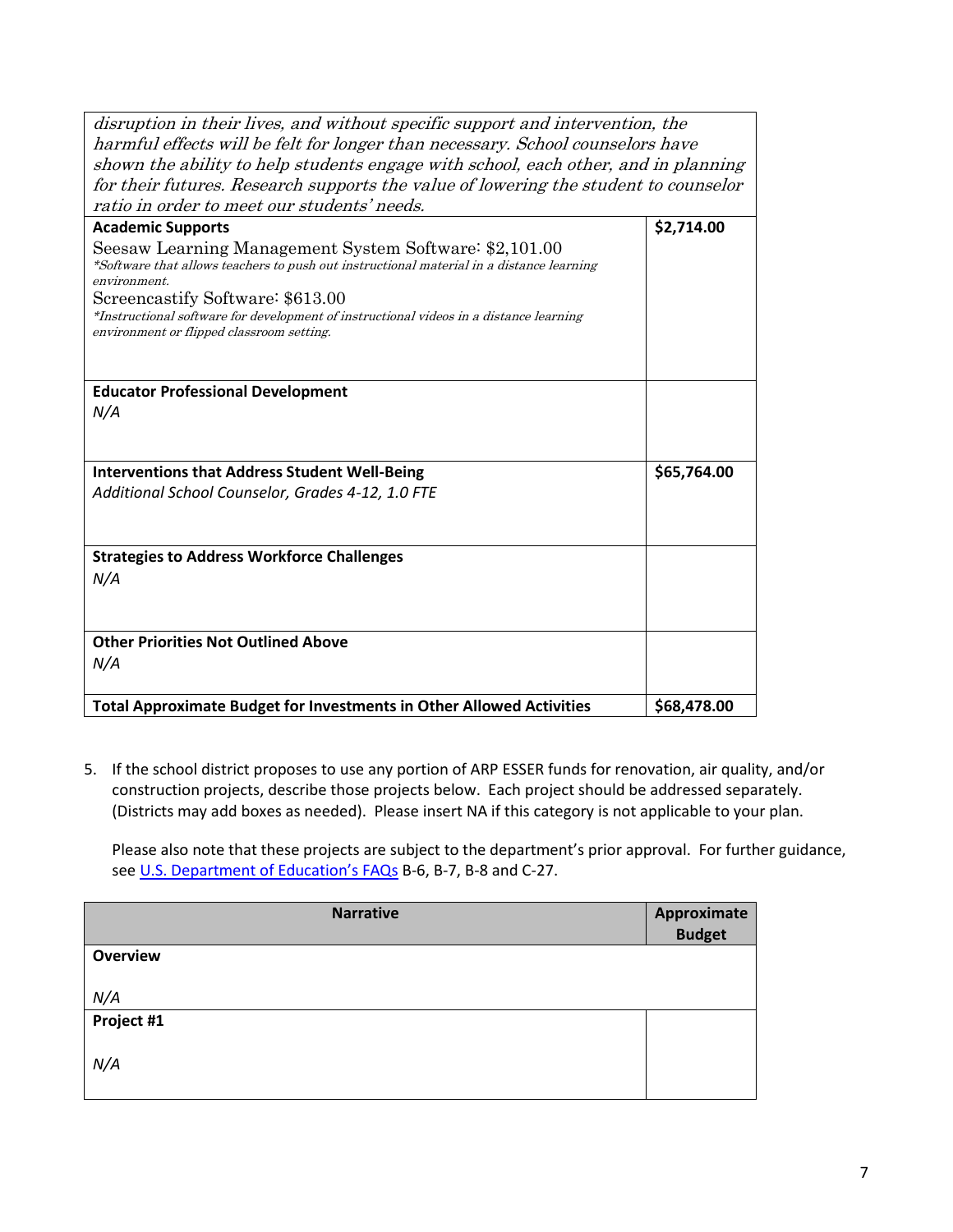| Project #2                                                                |  |
|---------------------------------------------------------------------------|--|
| N/A                                                                       |  |
|                                                                           |  |
| Total Approximate Budget for Renovation, Air Quality, and/or Construction |  |

6. Before considering construction activities as part of the district's response to COVID-19 and as a component to emerging stronger post-pandemic, describe how and with which funding sources the district will support other essential student needs or initiatives.

| <b>Narrative</b>       | Approximate<br>Budget |
|------------------------|-----------------------|
| <b>Overview</b><br>N/A |                       |

## **Engaging Students at Risk**

- 7. Describe how the school district will use ARP ESSER funds to identify, reengage, and support students most likely to have experienced the impact of lost instructional time, including, but not limited to:
	- a. Students who have missed the most in-person instruction in the 2019-20 and 2020-21 school years
	- b. Students who did not participate or participated inconsistently in remote instruction
	- c. Students most at risk of dropping out of school.

Please note if these strategies represent a continuation from either ESSER I or ESSER II funding.

| <b>Narrative</b>                                                                                                                                                                                                                |
|---------------------------------------------------------------------------------------------------------------------------------------------------------------------------------------------------------------------------------|
| <b>Overview</b>                                                                                                                                                                                                                 |
| The combination of the ARP ESSER funds and ESSER II funds are critical to identifying, reengaging, and supporting                                                                                                               |
| students at Dakota Valley who have experienced the impact of lost instructional time and social/emotional support.                                                                                                              |
| The funding is utilized to provide a variety of supports, including additional personnel, access to software, and                                                                                                               |
| increased opportunities for direct, intensive intervention to close the learning gap.                                                                                                                                           |
| <b>Missed Most In-Person</b>                                                                                                                                                                                                    |
| The addition of a school counselor at Grades 4-12, will help students to reengage with faculty, their learning, and                                                                                                             |
| planning for their future. A school counselor's role, as defined by ASCA provides for application of academic                                                                                                                   |
| achievement strategies, goal setting, and plan for post-secondary options. They are integral in the process of                                                                                                                  |
| reengaging students to ensure graduation. The academic interventions available at the K-6 grade level, with the<br>addition of a Grade 4-6 interventionist funded through ESSER II, captures opportunities to provide intensive |
| intervention to address academic learning loss and social/emotional needs.                                                                                                                                                      |
| Did Not Participate in Remote Instruction                                                                                                                                                                                       |
| The Mental Health Support Team of school counselors, in conjunction and collaboration with Administrators,                                                                                                                      |
| teachers, and interventionists, are utilizing data from the 2020-21 school year and the Spring 2020 closure to                                                                                                                  |
| identify students who did not participate adequately in remote instruction. These students, in addition to all others,                                                                                                          |
| participated in baseline testing at the beginning of the 2021-22 academic year. This process, in addition to                                                                                                                    |
| formative assessments and teacher observations, will form the basis of selection for intensive interventions, both                                                                                                              |
| academically and socially/emotionally.                                                                                                                                                                                          |
| At Risk for Dropping Out                                                                                                                                                                                                        |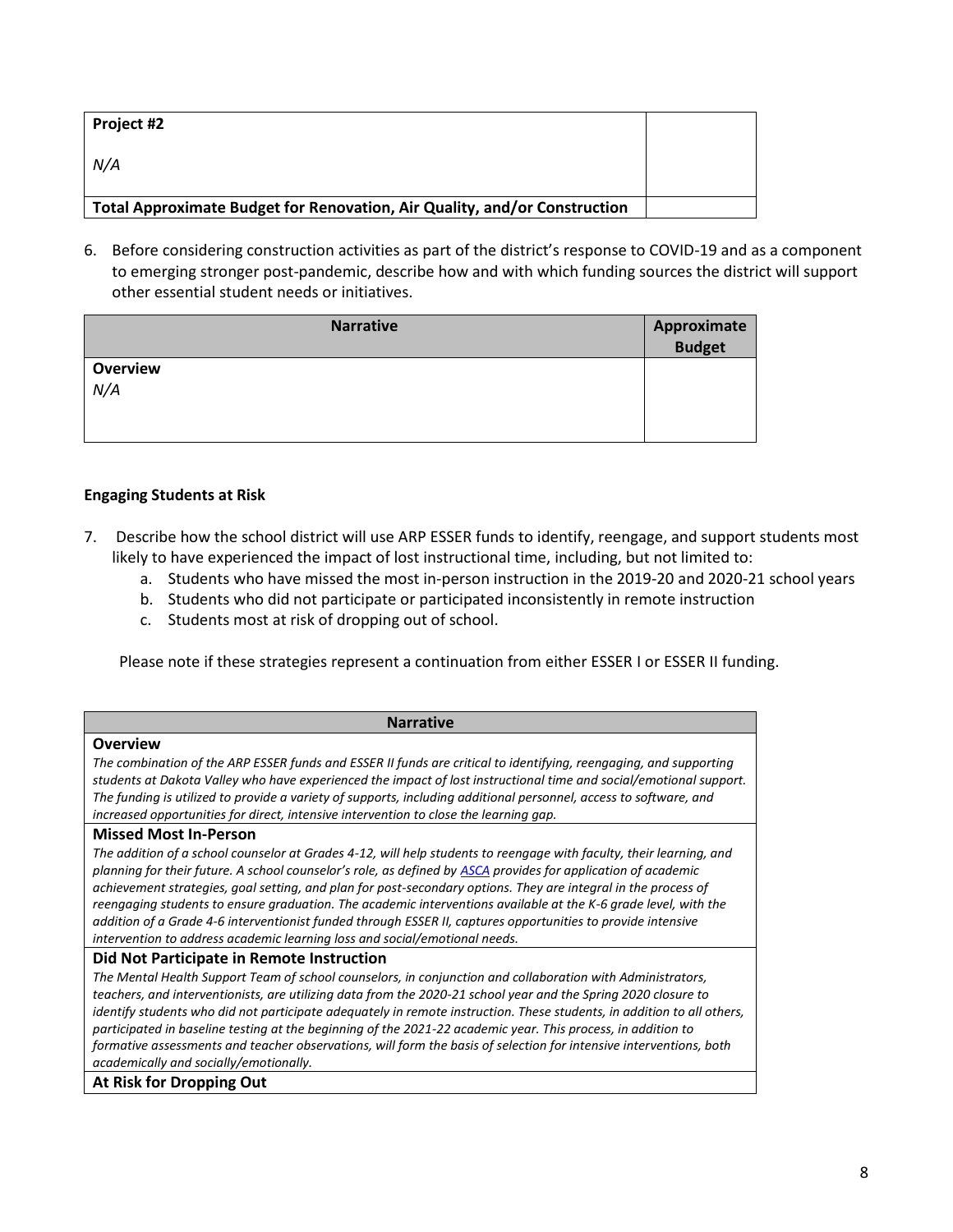*The addition of a school counselor at Grades 4-12, our areas most affected for risk of dropping out will help students to reengage with faculty, their learning, and planning for their future. A school counselor's role, as defined b[y ASCA](https://www.schoolcounselor.org/getmedia/ee8b2e1b-d021-4575-982c-c84402cb2cd2/Role-Statement.pdf) provides for application of academic achievement strategies, goal setting, and plan for post-secondary options. They are integral in the process of reengaging students to ensure graduation.* 

### **Stakeholder Consultation:**

8. Describe how the school district did and will continue to engage in meaningful consultation with stakeholders around the planned use of ARP ESSER funds.

#### **Narrative**

**Overview, including the three highest priority needs that emerged from consultation**

*Dakota Valley is responsive to the needs of its students, as demonstrated in a variety of ways. Administrators conducted information-gathering sessions, in small groups and on an individual basis, to hear from stakeholders and staff what they were experiencing during the 2020-21 school year. Data, both qualitative and quantitative, were collected and joined with personal observations and experiences to form the basis of the ARP and ESSER II funding plan, in which the following priorities were addressed:*

- *Social and Emotional Well-Being*
- *Support for Reengagement of Students*
- *Academic Learning Loss*

### **Students**

*Students share their experiences with staff members, which in turn were reported during the information-gathering phase. Data on student achievement and engagement were collected and analyzed, as well as data concerning increase in behaviors related to social/emotional health.* 

#### **Families**

*Dakota Valley School facilitates collaboration with stakeholders on an ongoing basis. School Board meetings are open to the public, with posted agendas available for review. COVID19 and ESSER III funding information have been and will continue to be on the public agendas, with opportunity at each meeting for public comment. Information is shared on an ongoing basis from families to staff members. This information was then shared with building leaders, thus creating a profile of need for the district.* 

#### **School and district administrators (including special education administrators)**

*All Dakota Valley administrators were a critical component in gathering information to determine the needs of the district. They brought forth information from staff, families, students, and their own experiences, supported by data and anecdotal observation, to the superintendent and School Board. This information formed the ARP, and ESSER II funding plans.* 

#### **Teachers, principals, school leaders, other educators, school staff, and their unions**

*Collaboration to identify needs of our district occurred during the 2020-21 school year with teachers, principals, and staff. Principals conducted small group and individual discussions with staff members to ascertain the greatest needs for our students. This information was compiled and presented to the superintendent for prioritization and budgeting opportunities.* 

**Tribes (for affected LEAs under Section 8538 of the ESEA; see [here](https://doe.sd.gov/title/documents/Tribal-Cons-Guid-2020.pdf) for more detail)** N/A

### **Civil rights organizations (including disability rights organizations), as applicable**

*Dakota Valley School facilitates collaboration with stakeholders on an ongoing basis. School Board meetings are open to the public, with posted agendas available for review. COVID19 and ESSER III funding information have been and will continue to be on the public agendas, with opportunity at each meeting for public comment.* 

**Stakeholders representing the interests of: children with disabilities, English learners, children experiencing homelessness, children and youth in foster care, migratory students, children who are incarcerated, and other underserved students**